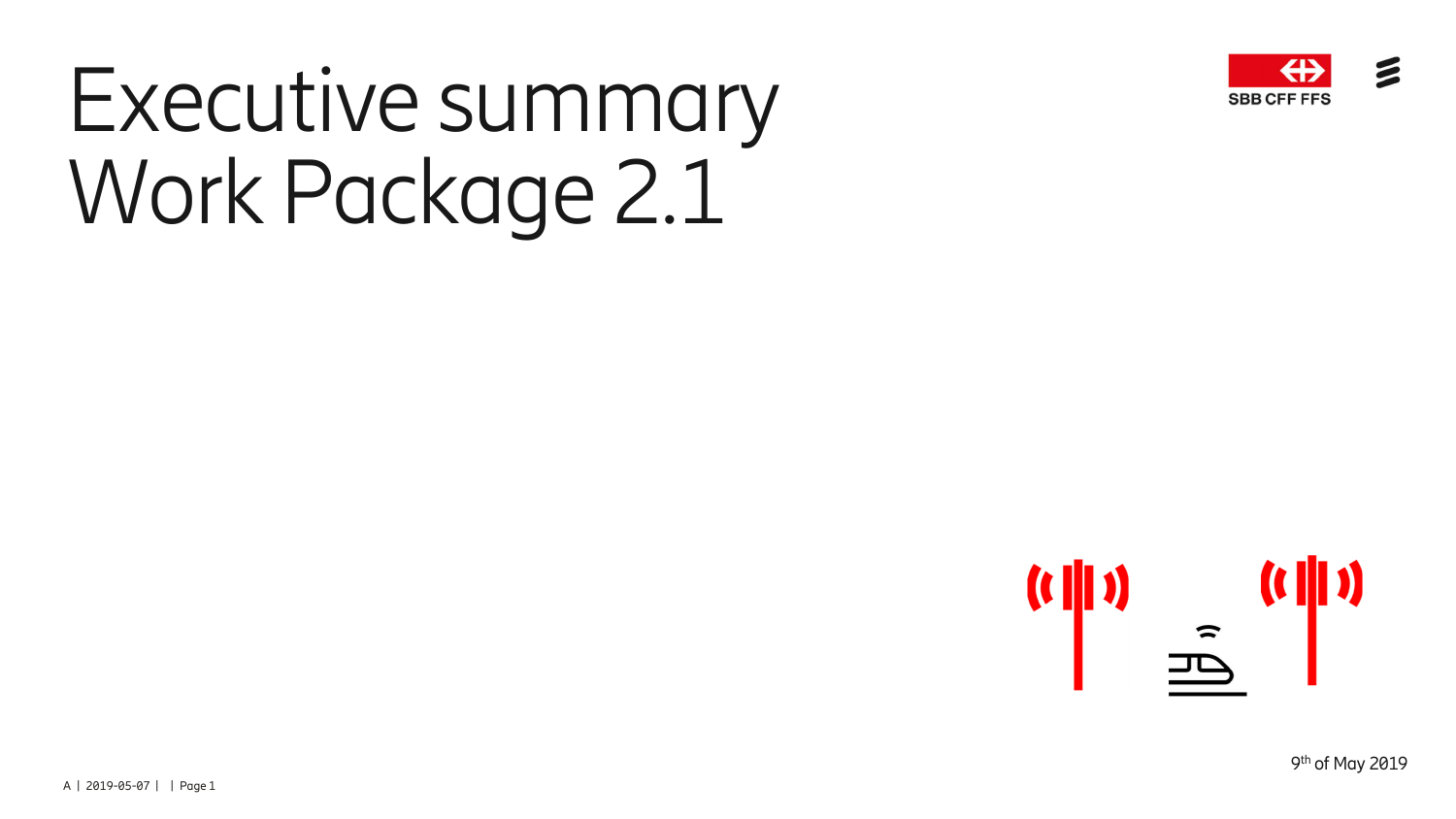# Working assumptions

- WP 2.1 investigates the *inter-cell distance limits* under the following assumptions:
	- E-UTRA (incl. different transmission bandwidths with appropriate DL power limitations)
	- 900MHz (FDD@1.4 / 3 / 5MHz) and 1900MHz (TDD@5MHz) spectrum parts
	- Normal and two levels of degraded railway operational traffic modes
	- Data throughput of 1 / 3 / 5 Mbps (for UL and DL) at the cell edge (handover zone)
	- Transmission modes , Modulation:TM3, MIMO 2x2, DL 256 QAM, UL 64 QAM, UE side 1TX/2RX
- Following assumptions are considered for the calculations: Propagation model, fading margins, radio link budget including the path loss criteria and CEPT coexistence studies.
- Performance capabilities of the TDD (fixed slot allocation) and FDD duplex mode (mode of operation) considering symmetrical configuration approach between UL and DL.
- Multiple deployment scenarios were evaluated considering 900MHz (FDD) and 1900MHz (TDD) spectrum blocks.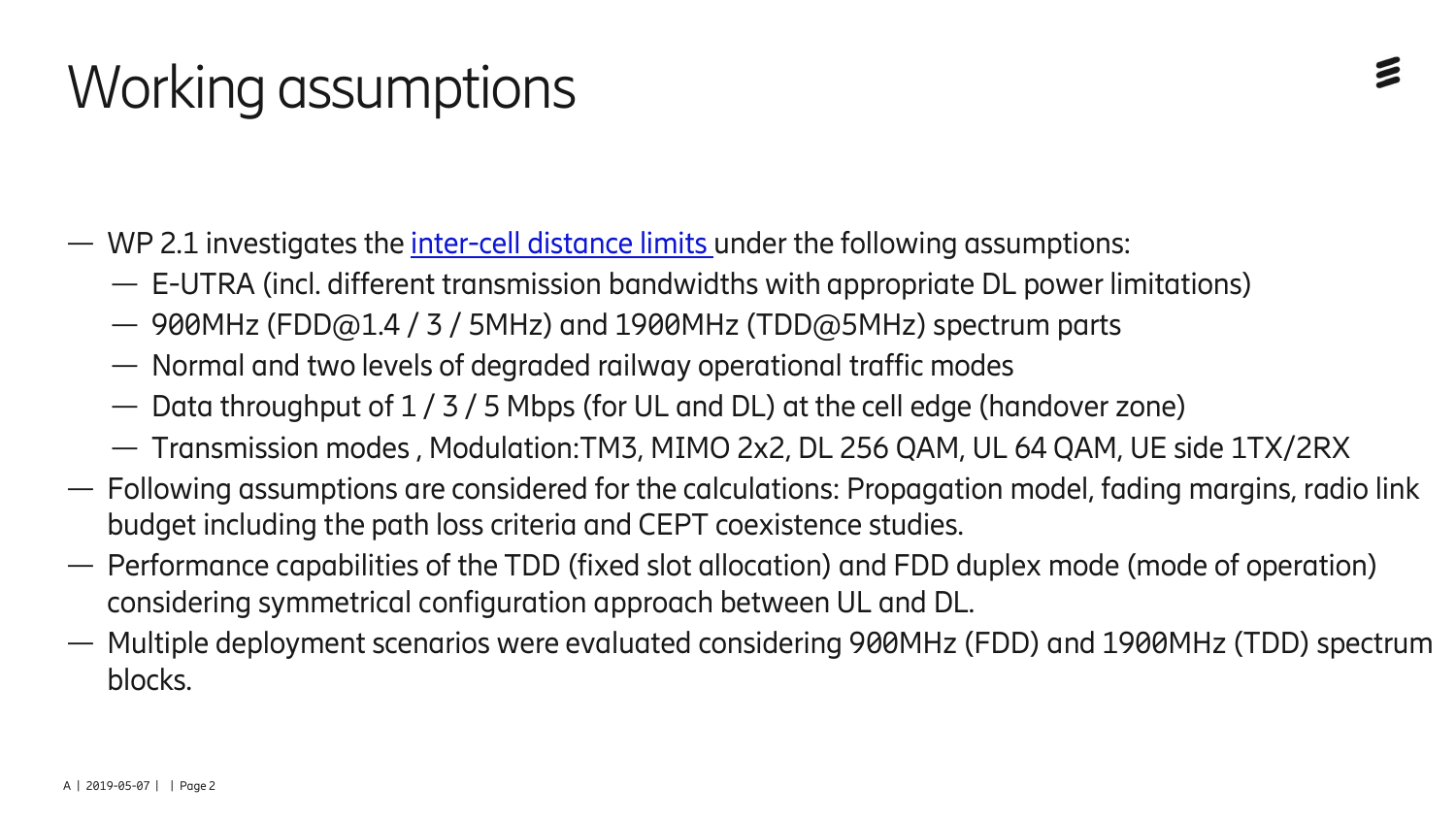#### SBB Spectrum options **Blocking and co-existence impact to**





**adjacent spectrum blocks determine the guard bands and maximum allowed DL power that can be transmitted.**

- co-existence with GSM-R
- impact to adjacent public commercial access networks.
- No additional (band-stop/notch) filters are considered in public commercial access networks.

**Assumed coupling distance between SBB access network and public commercial access network impacts the allowed maximum DL power (100m).**

#### **Assumptions made according to:**

- CEPT report 40 – Applicable for 900Mhz - CEPT report 39 - Applicable for 1900Mhz - UIC O-8788 / FM56(18)009 for 900Mhz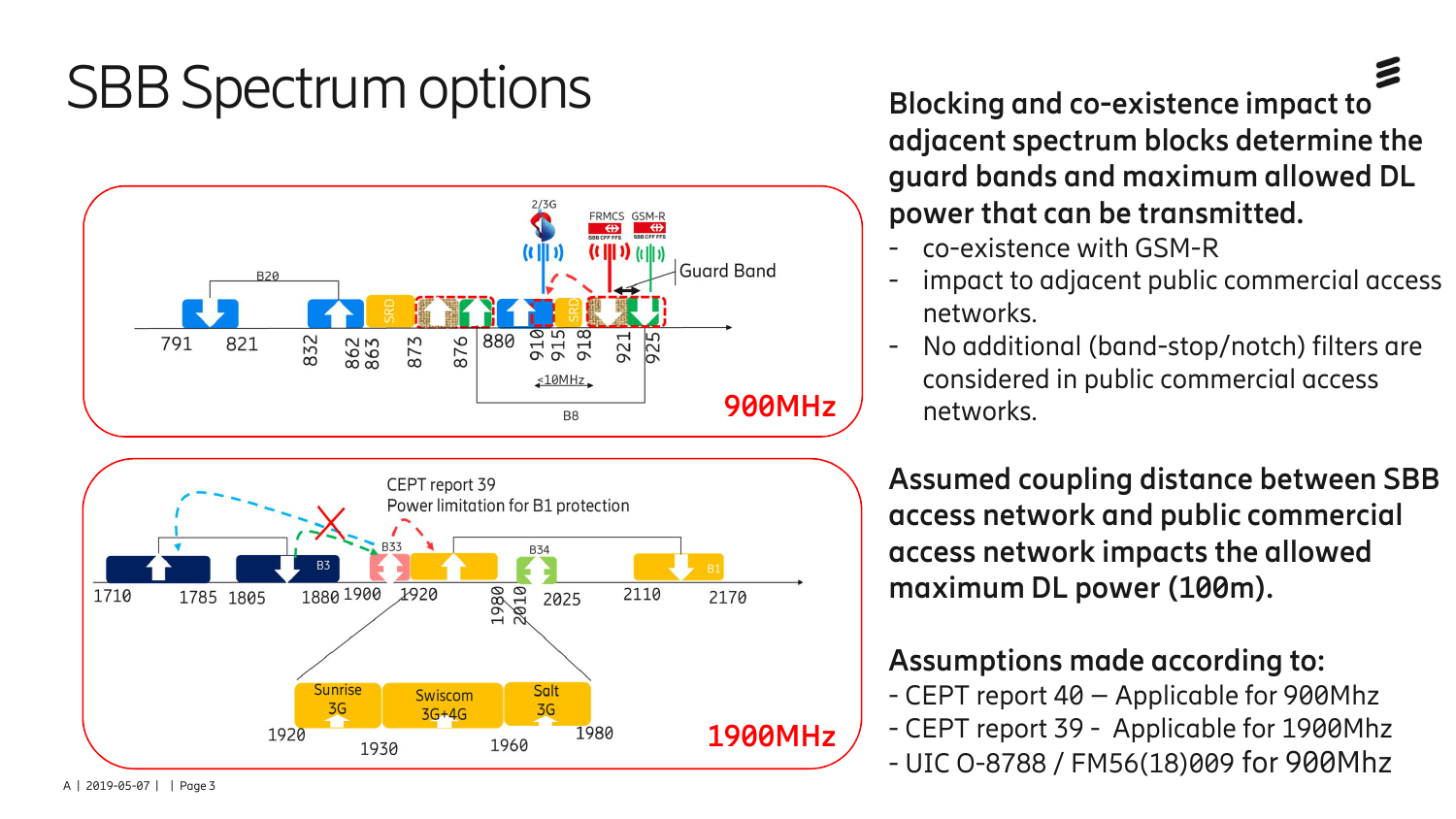# Workflow process for W2.1 study-First Step

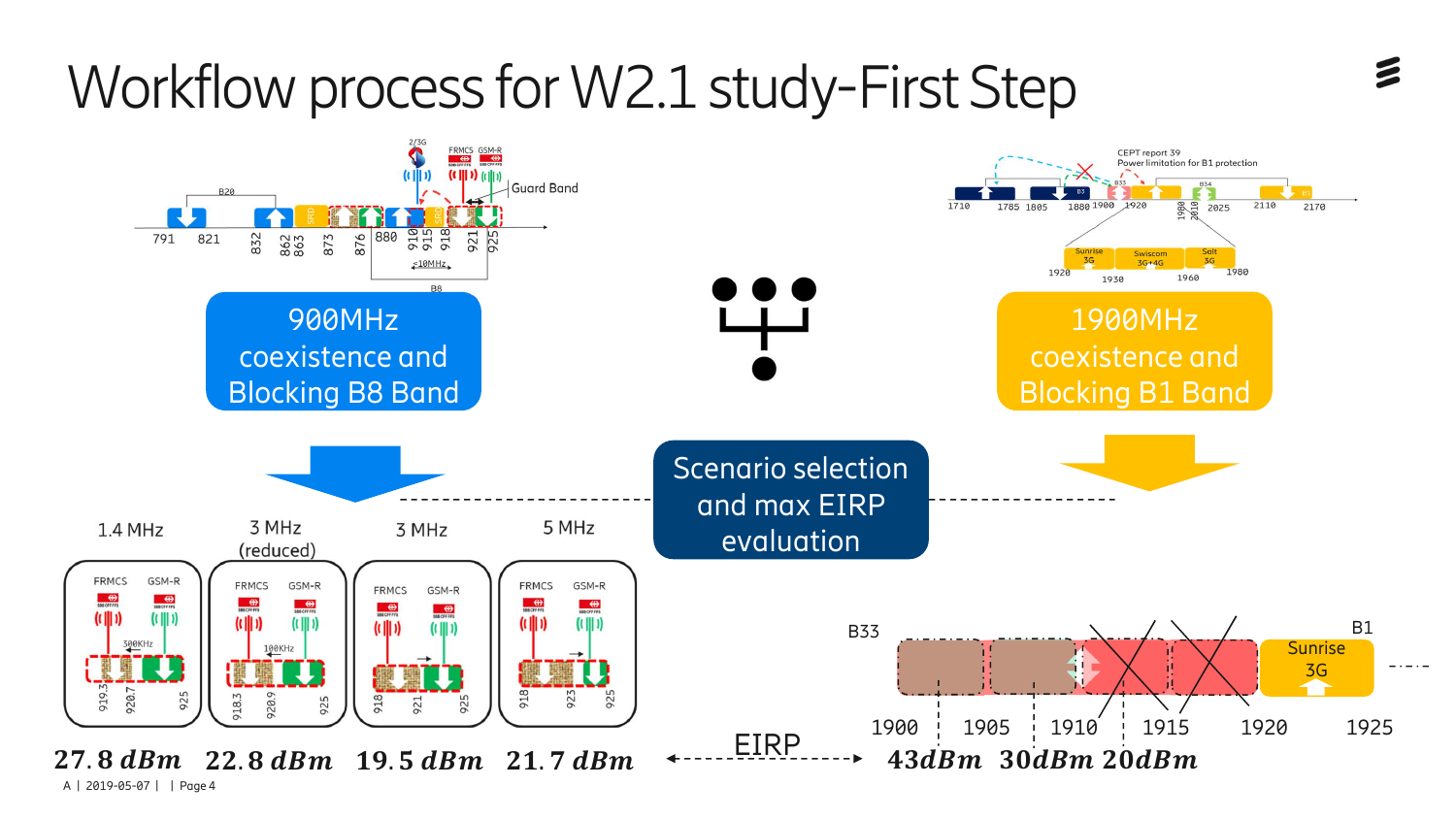#### Final selected scenarios

- The following 5 options are considered;
	- Scenario 1 918-921MHz/3MHz 19.5dBm
	- · Scenario 2 919.3-920.7MHz/1.4MHz 27.8dBm
	- · Scenario 3 1900-1905MHz/5MHz 43dBm
	- · Scenario 4 1905-1910MHz/5MHz 30 dBm
	- · Scenario 5 918-923MHz/5MHz 21.7 dBm



- Scenario 3 and 4 (1900Mhz) can be operated simultaneously without affecting existing GSM-R deployment.
- Each of the scenarios 1,2 and 5 (900Mhz) can only be operated individually.
- GSM-R carrier reductions needed when deploying scenarios 1 and 5 (3/5MHz FDD @900MHz).

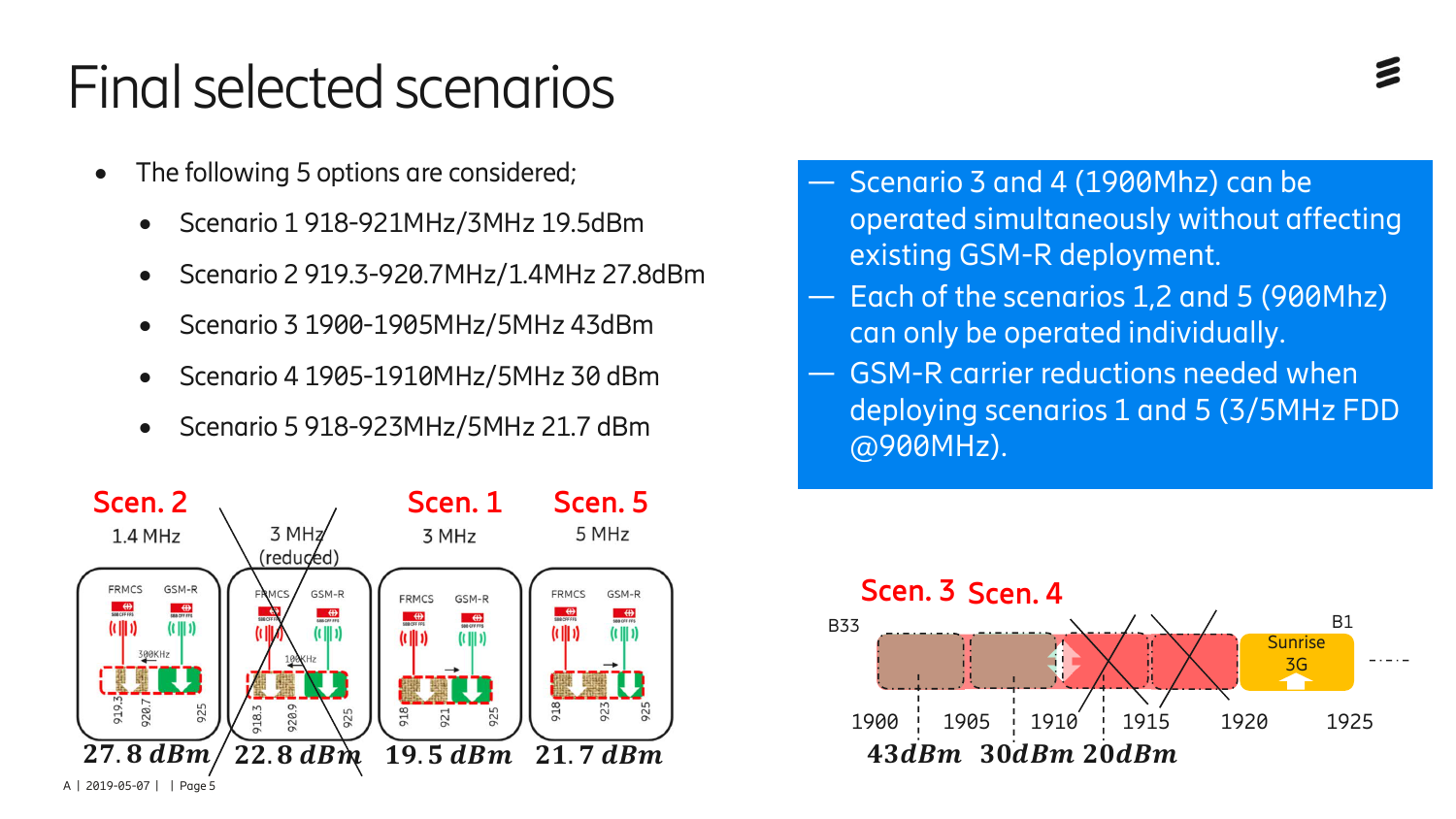### Models for link budget calculation

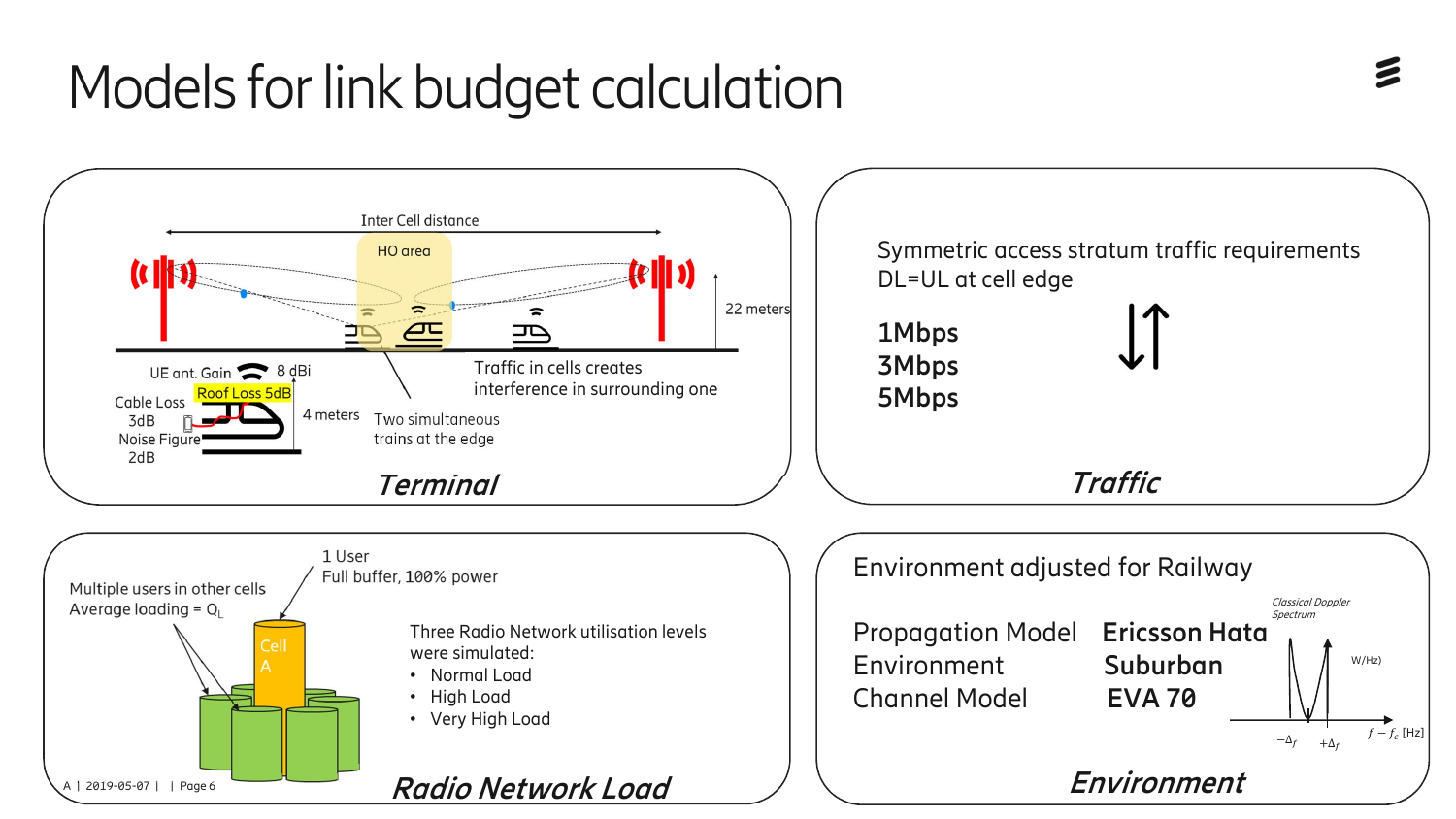#### Simulation results: inter-cell distance vs. DL transmission power and throughput



- Throughput and DL power determines the inter-cell distance
- The biggest inter-cell distance is offered by Scenario 3 1900MHz for both 1 and 3 Mbps throughput case.
- Scenario 5 (@900MHz) satisfies the high traffic requirement i.e. 5Mbps

Note: further optimization can be provided with features, functionalities and TDD frame structure to accomplish the desired service requirement, made in this study symmetric for assumption.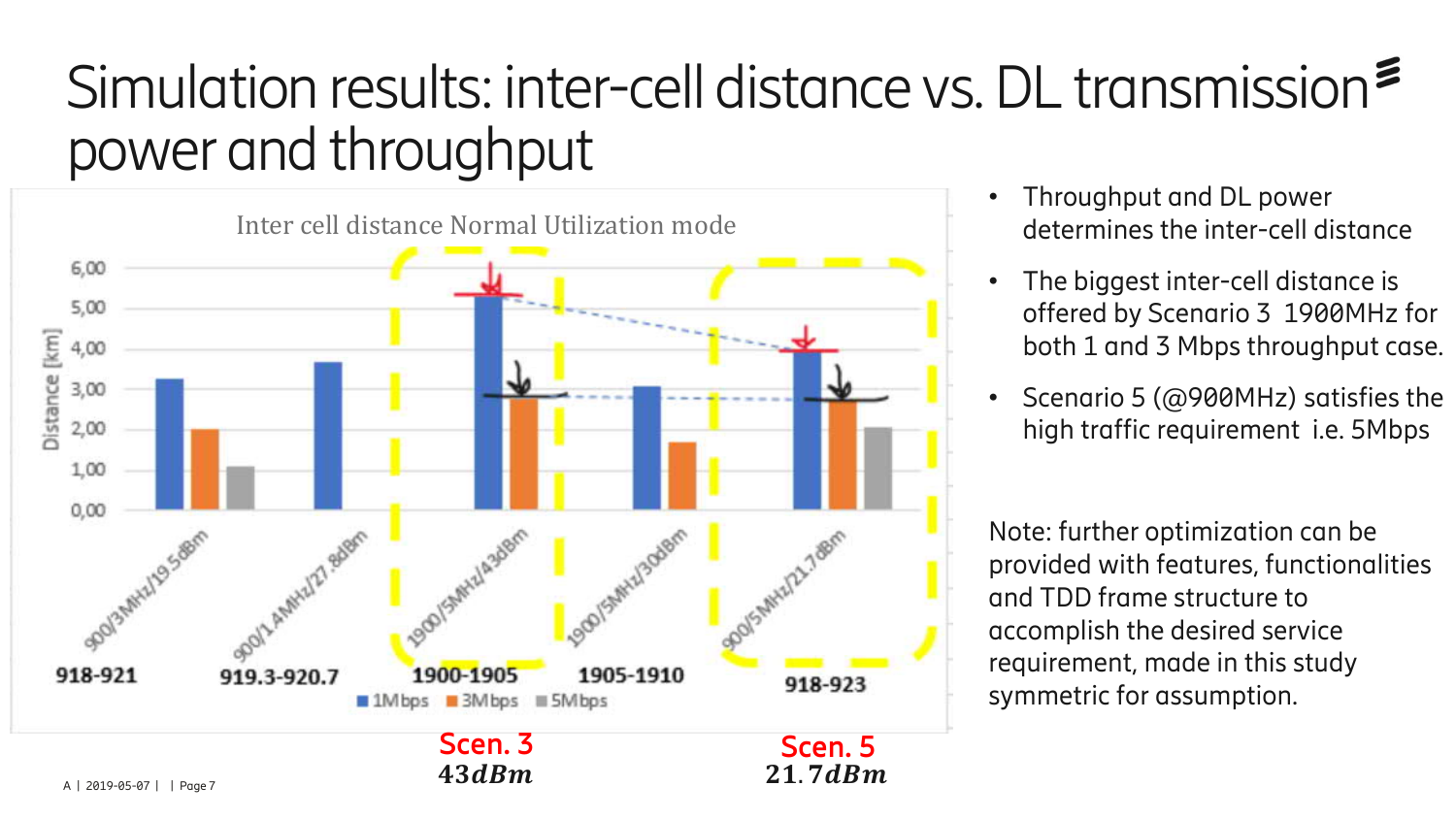### Simulation results: inter-cell distance vs. DL transmission power and throughput



- The biggest inter-cell distance is achieved with Scenario 3 and 1Mbps requirement
- For 3 and 5Mbps 900/5MHz/21.7dBm (Scenario 5) offers a solution in the range of up to 2.6Km and 1.8km respectively.



• Again the case of 1900MHz at max DL power (43dBm) offers the biggest inter-cell distance solution for 1Mbit/s requirement while the 900/5MHz/21.7dBm offers a solution in the range of up to 2.6Km for 3Mbps.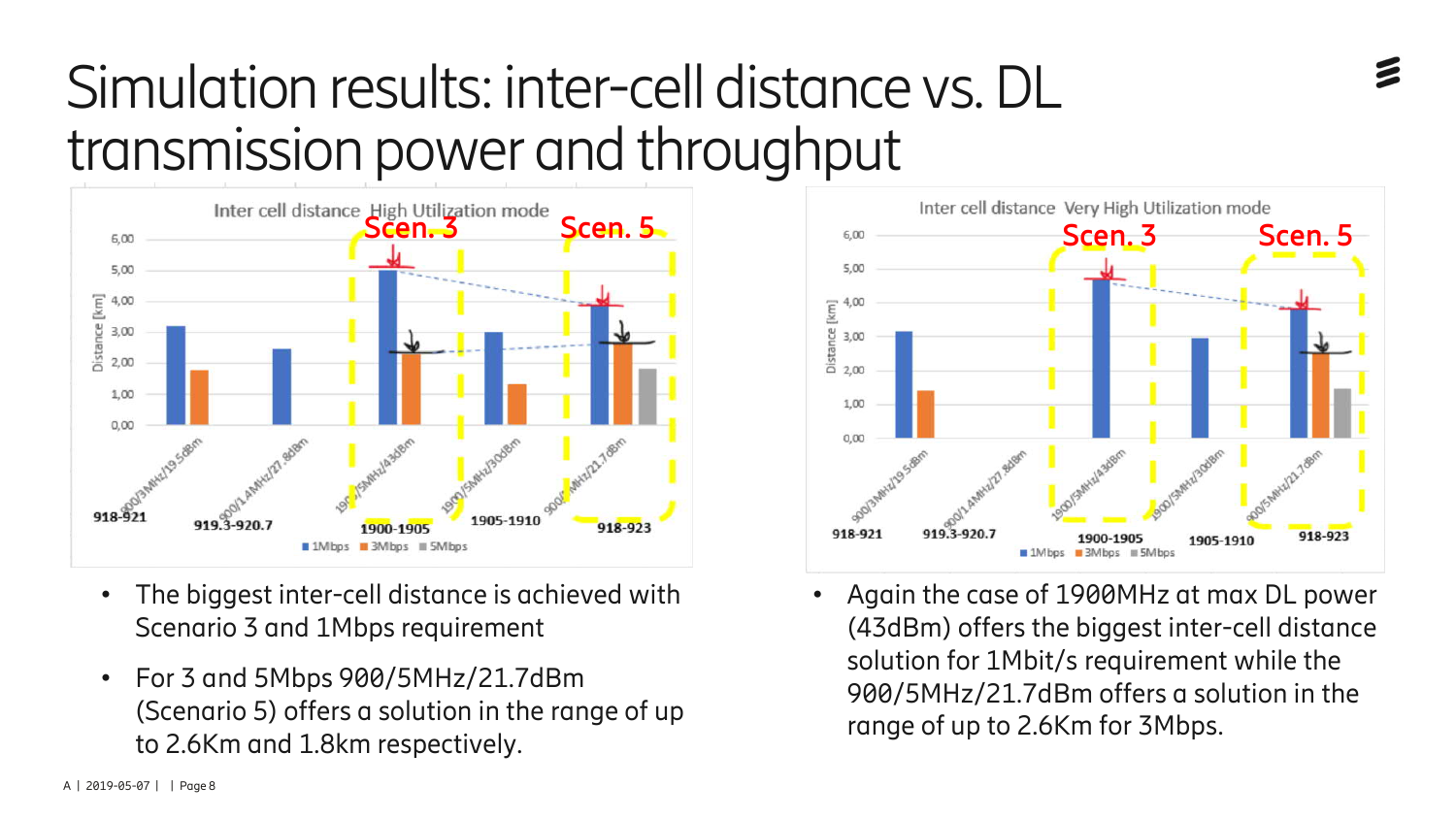# **Summary**

- Preferred scenarios are **5MHz TDD band @1900MHz** and **5MHz FDD @900MHz.**
	- **Biggest inter cell distance** is achieved with 5MHz TDD band @1900MHz under normal and high load traffic conditions:
		- $-$  ~5 km with 1 Mbit service requirement.
		- $-$  ~3 km with 3 Mbit service requirement.
	- **Highest cell edge throughput**is achieved with 5MHz FDD @900MHz, also with very high load with an inter cell distance of  $\sim$ 1,5 km.
	- 5Mhz Bandwidth **is 5G NR capable**.
	- **High allocated DL power**improves significantly cell range.
- **GSM-R carrier reductions** are required when deploying 3/5MHz FDD **@900MHz** .
- **Further improvements are possible**with features, functionalities and TDD frame structure to accomplish the desired radio access stratum service requirement.
- With exact access stratum service level requirements and traffic forecast the scenario can be optimized. Symmetrical cell edge service level requirements have been used in this study.
- Radio deployment redundancy options can be evaluted upon these results.